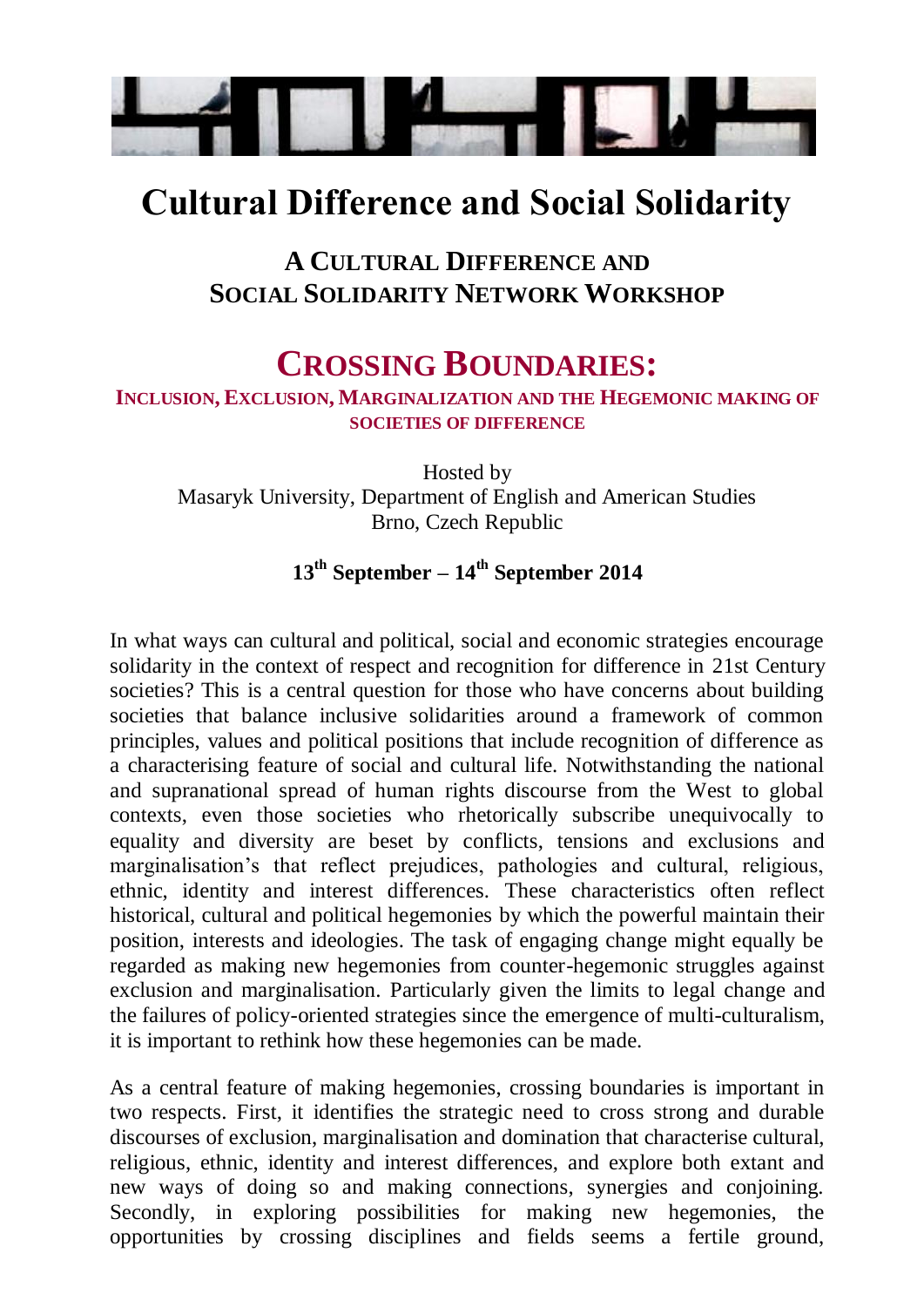particularly in looking at how cultural possibilities of representational practices in culture, art, film, literature, performance and philosophical ideas can map onto social, political, economic and spatial analyses to produce new articulations and applications for effective solidarity in difference – both respecting but also crossing boundaries - in the age of information, mass media and cultural politics. Such potential for transgressive, critical and deconstructive politics may provide a potent opposition to the constitution of existing hegemonies through 'othering', normalisation, pathologies and prejudices.

This workshop – occupying the weekend of the  $13<sup>th</sup>$  and  $14<sup>th</sup>$  September - invites papers from both within and across disciplinary divides in the humanities and social sciences that extend the analyses of existing hegemonies or explore how they can be destabilised and replaced by new hegemonies that balance the contours of solidarity and difference. Papers might focus on the following, although the list is not exclusive:

- issues of hegemony, domination and power and its different articulation in different cultures/literatures/politics
- Critical interrogations of the terms of exclusion and marginalization of the 'Other' (based on issues of ethnicity, religion, class, gender, ...) marginalization through language practices, cultural representations and media strategies
- The creation, preservation and deconstruction of identities and social values through language and literature
- Crossing boundaries (literary, linguistic, cultural, geographical, political, social...) and its role on the formation of new identities, politics and counter-hegemonies (individual, national, global)
- Cultural diversity and how it is ingrained and sustained in a healthy and sustainable society
- Strategic politics and new formulations and articulations of counter discourse and transgressive discourse

Other related topics discussing cultural difference and social solidarity are welcome. Panel suggestions, alternate forms of intellectual presentation and papers (both polished and in progress), which should be aimed at 20 minutes maximum presentation or can be shorter presentations and contributions, are welcomed. The workshop will be organised around paper presentations that allow for discussion as well as exposition and roundtable plenary consolidation of the paper themes and discussions. We expect to publish from the workshop in both an established book series and a special issue of a journal.